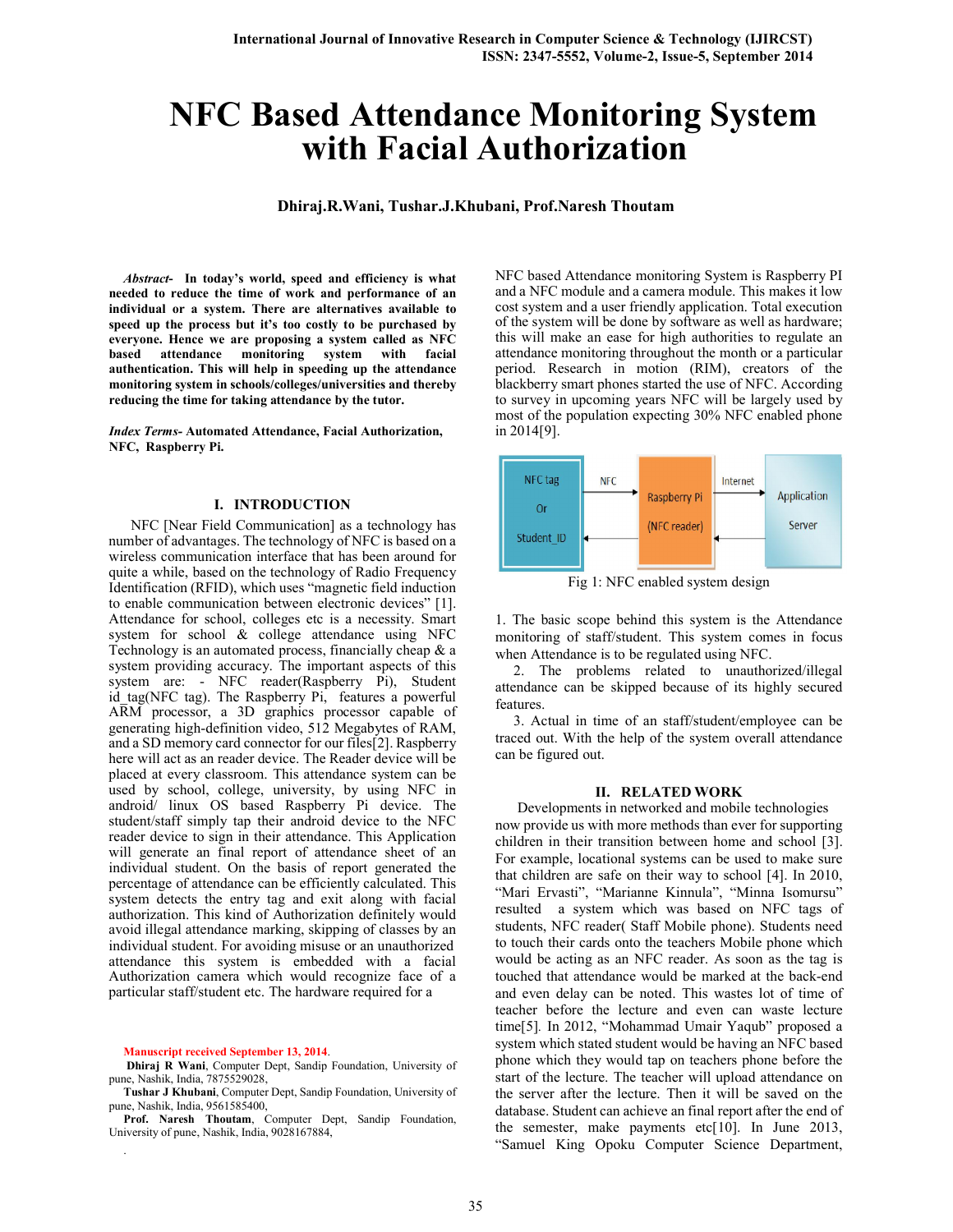Kumasi Polytechnic, Ghana", proposed an system which included biometric authentication i.e. Bluetooth & NFC based phone authentication along with fingerprint reading authentication. NFC tag of an student is touched according to entry tag or exit tag on their phone then after their phone's Bluetooth address will be sent on to the terminal if that was found in database then they will be asked for finger print scanning, if this was matched authentication was successful otherwise it fails !. This provides double authentication but is time wasting and lengthy process involving fingerprint reader device[6]. In december 2013, "Vishal more", "Surbhi Nayak" proposed a attendance monitoring system where they just modified the existing system which was developed in 2010 by "Mari Ervasti", "Marianne Kinnula", "Minna Isomursu". They made changes in the time stamp i.e. the entry tag and departure tag made it easy to identify the time attended by an student. Everything was stored in database and an final report can be generated[7]. "Jakub Dvorak" have recently worked on "Attendance system using Raspberry Pi and NFC Tag reader". He has developed system which consists Raspberry Pi as an NFC reader. User initially has to perform some actions regarding incoming or outgoing from class. Then after that he is asked to tap tag on the reader. All this is stored in MySql, which can be retrieved later. But this does not provide an authentication. Misuse or an illegal attendance can be marked of an individual student[8].

#### III. METHODOLOGY

## *A. Components*

#### *1) NFC*

 Working of NFC is similar to that of RFID. RFID works on detecting and comparing radio frequency. NFC working is based on magnetic induction. The reader emits an magnetic field which establishes an physical space between the reader and the tag. This magnetic field is received back in the emitter i.e. the tag\_id which takes that in the form of electrical impulses. Working of NFC is around 13.56 radio frequency and and working can be achieved between the distance of around 10cm. Tags may store data between the range of 96 – 512 bytes transferring of data may occur at a speed of 212Kb/s[11].

#### *2) Raspberry PI*

 The Raspberry Pi is a small computer where an SD card can be used for booting purpose. Linux can be installed easily with an advantage that it includes all the drivers



Fig 2: Architecture of Raspberry pi[2]

An NFC module will be interfaced with Raspberry Pi along

with an camera for authorization purpose. The NFC module to be used is ITEAD PN532.

#### *3) Facial Authorization*

 For facial Authorization many open source software's are available which can be used to lower the budget of the attendance monitoring system which involves facial authorization.

|                                                                            |                       |                  |       |                                       | <b>Sudgest Match</b>                    |             |
|----------------------------------------------------------------------------|-----------------------|------------------|-------|---------------------------------------|-----------------------------------------|-------------|
|                                                                            |                       |                  |       | <b>Transit</b><br><b>Contract Co.</b> | <b>COLORED AND</b><br><b>STATISTICS</b> |             |
|                                                                            |                       |                  |       | massa                                 |                                         |             |
|                                                                            |                       |                  |       |                                       |                                         |             |
|                                                                            |                       |                  |       |                                       |                                         |             |
|                                                                            |                       |                  |       |                                       | chemicro-1. Humble-                     | point of    |
|                                                                            |                       |                  |       |                                       |                                         |             |
|                                                                            |                       |                  |       |                                       |                                         |             |
|                                                                            |                       |                  |       |                                       |                                         |             |
| m                                                                          |                       | <b>ARAGERERS</b> |       |                                       |                                         |             |
|                                                                            | 3D                    | <b>Name</b>      | Since | <b>Baskron</b>                        | Time                                    | Transdation |
|                                                                            | <b>#096.043</b>       | <b>Unicrosin</b> | 7.3   |                                       | Sony DC344 13:48:50 12/14/2002          | <b>For</b>  |
|                                                                            | ed its en             | <b>Unimper</b>   | 7.7   |                                       | Sony DC344 13:48:49 12/14/2002          | <b>Foe</b>  |
|                                                                            | 4095.80               | <b>Unknown</b>   | 63    |                                       | :Some DC344 13:48:48 12/14/2002         | Fost        |
|                                                                            | er050 (pg)            | <b>Unknown</b>   | 7.6   |                                       | Generic BioG: 13:48:48 12/1/6/2002      | <b>Bows</b> |
|                                                                            |                       | <b>Unicrown</b>  | 6.6   |                                       | Kenerk BloC: 13:48:47 12/14/2002        | Fort        |
| <b>EURTH</b><br>276.54<br>22629<br>27625<br>27634<br>176.22<br><b>HAVE</b> | e050.pd<br>edrill gig | <b>Unknown</b>   | 字库    |                                       | 150Hy DC344 1134E45 12/16/2002          | <b>Fran</b> |

Fig 3: Recognition of an image stored in database

Working of Facial Authorization would initially store 2D images in the database, Facial authorization system involves accuracy more than 70% because the software is built up considering human face's distinguishable landmarks. Distance between eye balls. Nose width, Cheek bone size etc are measured by the software. This are unique and distinguishable landmarks and hence can be considered by the software. It is easy if authorization involves 2D image. 3D image claims providing more accuracy then 2D images. 3D images uses distinct features of face such as rigid tissue, nose and chin. This features are unique and never change with time, hence this features make it easy to build software for recognising 3D images. Using of 3D software involves a series of steps. The series of steps combine to form an algorithm for recognising 3D images. This steps include Detection, Alignment, Measurement, Representation, Matching, Verification or identification.

#### *B. Algorithm*

Here the student is been registered initially at the Registration department. N number of students can be registered and their details are stored in the database.

- 1. The student taps his Tag id on NFC reader.
- 2. The Tag id gets validated.

3. If validation is successful then Face Recognition of that particular student takes place.

4. Else, if validation unsuccessful then that student is not registered in the department or the facial recognition of the student has failed (some other student attempts marking attendance of the individual).

5. If both i.e. Tag id and Facial Authorization are successful then attendance is uploaded on the database.

6. Stop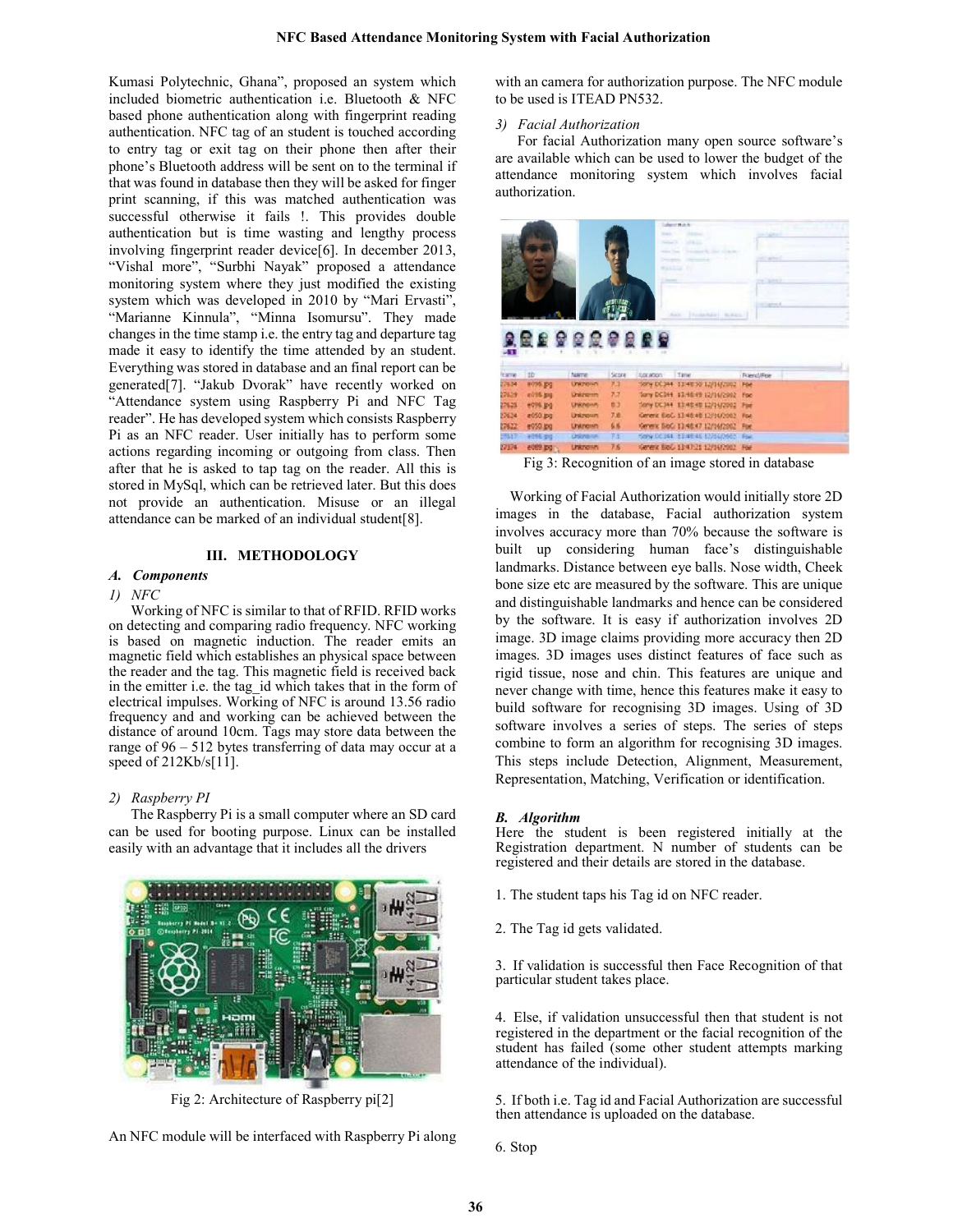Admin can produce reports accordingly connecting the database. Admin can even update attendance through his particular account having some restrictions.



Fig 4: The actual implementation

## *C. Working*

The Method to be implemented is very simple and not complex. The user is been registered initially at Registration complex. The user is been registered initially at Registration department and then provided back with a unique Tag id; Here the user has a NFC tag which will be tapped on NFC Reader (Here NFC Reader is module of the Raspberry Pi). Raspberry Pi is a platform which makes the implementation easy and the most important factor cost effectiveness is satisfied, the raspberry pi is connected to an NFC module. As soon as tag is tapped on NFC Reader server will connect to database, as soon as connection is achieved, facial authorization through camera will take place and connection to database through server will be achieved to check validation; if validation succeeds, attendance will be uploaded and a confirmation/success message will be sent to user registered with particular mobile number. (If NFC tag Action is valid and Camera authentication is valid) then Upload attendance Else "Validation failed". If validation fails it means that a particular id\_tag for which the validation failed was not registered initially or misuse of any other student's id\_tag took place. Administration has power to generate reports and edit student information. The main aspect for an academic improvement is attendance. This system will provide a replacement to manual attendance and will save time. platform which makes the implementation<br>st important factor cost effectiveness is<br>berry pi is connected to an NFC module.<br>apped on NFC Reader server will connect<br>soon as connection is achieved, facial<br>rough camera will tak Fig 5: Tag id implementation<br>
We are assuming that the proposed syste<br>
by students/staffs. There are some factor<br>
assuming as per the user such as,<br>
(1) The user has tapped his id angle bofore a lead<br>
or at the exact time



We are assuming that the proposed system will be used by students/staffs. There are some factors we will be assuming as per the user such as,

- [1] The user has tapped his id tag before a lecture start time or at the exact time or after the lecture started.
- [2] The user is connected with server as soon as he taps his id and if his valid id after tapping responsed with successful Attendance marked . has tapped his id tag before a lecture start t<br>exact time or after the lecture started.<br>is connected with server as soon as he<br>id and if his valid id after tapping is
- [3] The user's NFC tag is activated, valid as well as registered on network.
- [4] Services of networks are activated. i.e. Internet.
- [5] The new user must have registered in the admin.

## *D. Equation*

Let us consider that we have a database 'D' with 'n' number of attributes such as user name, id, address, photo etc.

 $D = \{A \mid A \in \text{Information of Student}\}\$ 

Here D is the set of all A such that A is information of user which is to be stored on server.

Consider following functions :

STORE (D, SERVER): Here Administration enter student's information into the database at server.

Let us consider that the receiver provides us with values 'X' for every input it obtains from the tag that is found on the Tag id of the student. So we can further assume to have a set 'S' to have values 'n' number of detected values at a particular instance. Let us denote the current situation in the following manner Let us consider that we have a database 'D' with 'n' number<br>
of attributes such as user name, id, address, photo etc.<br>  $D = \{A \mid A \in \text{Information of Student}\}\$ <br>
Here D is the set of all A such that A is information of user<br>
which is to be st

 $S = {X | \forall X \in D \exists ID \text{ for } Tag}$ 

Here S is the set of all X such that for all X there exists Id for tag.

Now, for some X value that matches with some value inside the database when Admin accesses database:

1. GET (D, X, SERVER): Admin get all information about Student from server.

2. PUT(X, SYM, P, SERVER): Here Admin will upload Students details on server also with Attendance.

3. GET(X, REPORTS, SERVER): Here Admin will gets Student's reports from server.